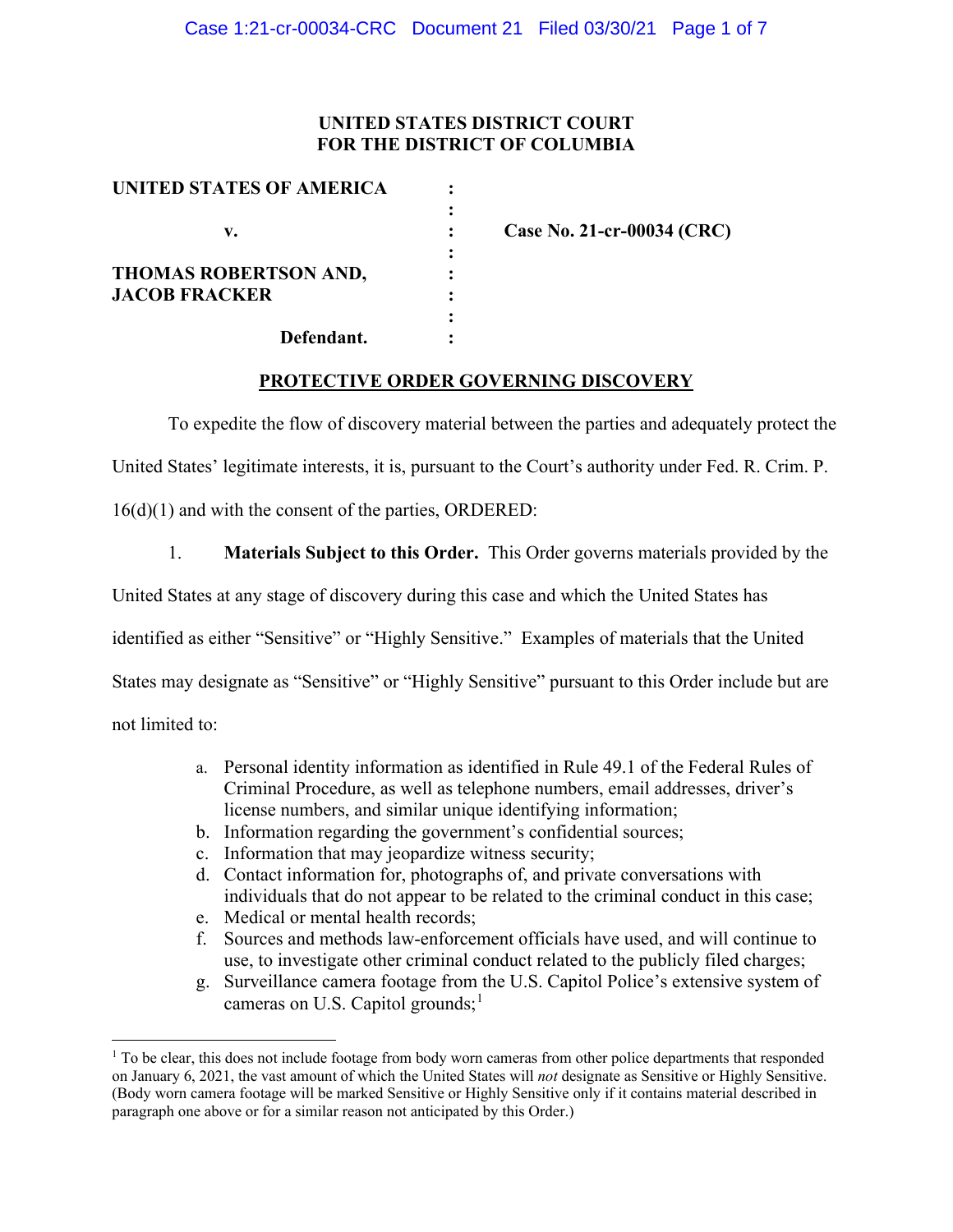- h. Repair estimates from the Architect of the Capitol;
- i. Materials designated as "security information" pursuant 2 U.S.C. §1979; and
- j. Tax returns or tax information.

This Order will not be used to designate materials as Sensitive or Highly Sensitive unless such designation is necessary for one of the reasons stated in this paragraph or for a similar reason not anticipated by this Order. The government agrees to make every effort to provide discovery in a manner that will allow for most discovery to be produced without such designations.

2. **Defendant.** Any reference to "Defendant" herein refers individually to each

defendant identified in the caption above.

3. **Legal Defense Team.** The "legal defense team" includes defense counsel

(defined as counsel of record in this case, including any post-conviction or appellate counsel)

and any attorneys, investigators, paralegals, support staff, and expert witnesses who are advising

or assisting defense counsel in connection with this case.

# 4. **Rules for the Handling of Sensitive and Highly Sensitive Materials.**

- a. **Limitations on Use.** Defendant and the legal defense team may use Sensitive and Highly Sensitive discovery materials solely in connection with the defense of this case and any other case connected to the events at the United States Capitol on January 6, 2021, including any post-conviction or appellate litigation, and for no other purpose, and in connection with no other proceeding, without further order of this Court.
- b. **Limitations on Dissemination.** No Sensitive or Highly Sensitive materials, or the information contained therein, may be disclosed to any persons other than Defendant, the legal defense team, or the person to whom the Sensitive or Highly Sensitive information solely and directly pertains or his/her counsel, without agreement of the United States or prior authorization from the Court.
- c. **Limitations on Reproduction.** Defendant, the legal defense team, and authorized persons shall not copy or reproduce the Sensitive or Highly Sensitive materials except in order to provide copies of the materials for use in connection with this case by Defendant, the legal defense team, the person to whom the Sensitive or Highly Sensitive information solely and directly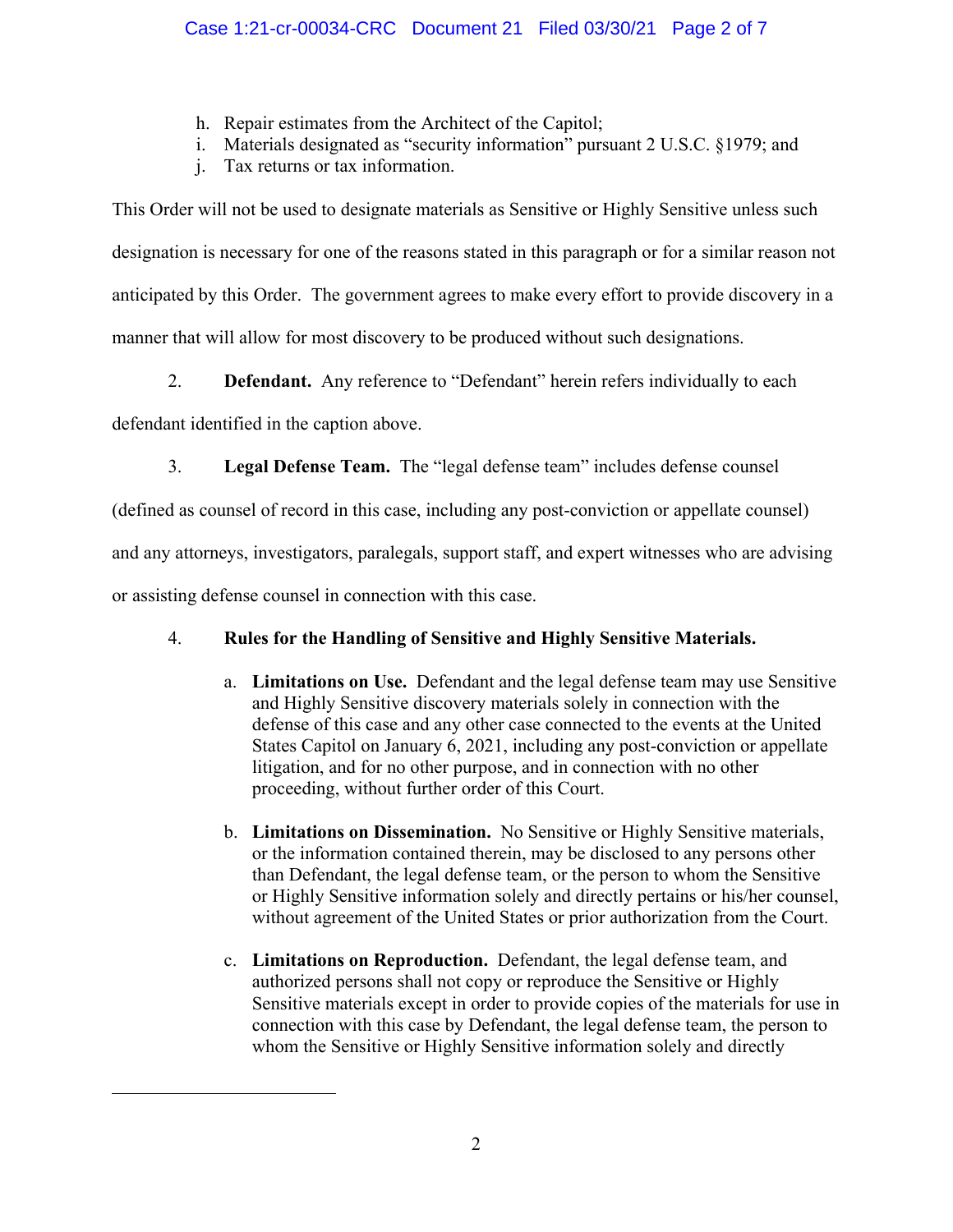pertains or his/her counsel, and other persons to whom the Court may authorize disclosure (collectively, "authorized persons").

If defense counsel provides Defendant access to Sensitive or Highly Sensitive materials, defense counsel must advise Defendant that Defendant may not record any personal identity information as identified in Rule 49.1 of the Federal Rules of Criminal Procedure or any telephone numbers, email addresses, driver's license numbers, and similar unique identifying information. By signing the attached affirmation, Defendant agrees not to do so.

Copies and reproductions, and any notes or records made in relation to the contents of the Sensitive and Highly Sensitive materials, are to be treated in the same manner as the original materials.

- d. **Court Filings.** Absent prior agreement by the parties or permission from the Court, no party shall disclose materials designated as Sensitive or Highly Sensitive in any public filing with the Court. Such materials shall be submitted under seal. The Clerk shall accept for filing under seal any filings so marked by the parties pursuant to this Order.
- e. **Court Hearings.** The restrictions in this Order shall not limit either party in the use of the materials in judicial proceedings in this case. The procedures for use of designated Sensitive and Highly Sensitive materials during any hearing or the trial of this matter shall be determined by the parties and the Court in advance of the hearing or trial. No party shall disclose materials designated Sensitive or Highly Sensitive in open court without agreement by the parties that such materials may be disclosed in open court or prior consideration by the Court.

# 5. **Additional Rules for Handling of Sensitive Materials.** The following

additional terms apply to Sensitive materials:

a. **Storage.** Sensitive materials must be maintained in the custody and control of Defendant, the legal defense team, and authorized persons. This restriction shall not apply to the person to whom the Sensitive information solely and directly pertains or his/her attorney.

# 6. **Additional Rules for Handling of Highly Sensitive Materials.** The following

additional rules apply to Highly Sensitive materials:

a. **Additional Limitations on Dissemination.** Defense counsel may not provide a copy of Highly Sensitive materials to Defendant or permit Defendant to view such materials unsupervised by defense counsel or an attorney,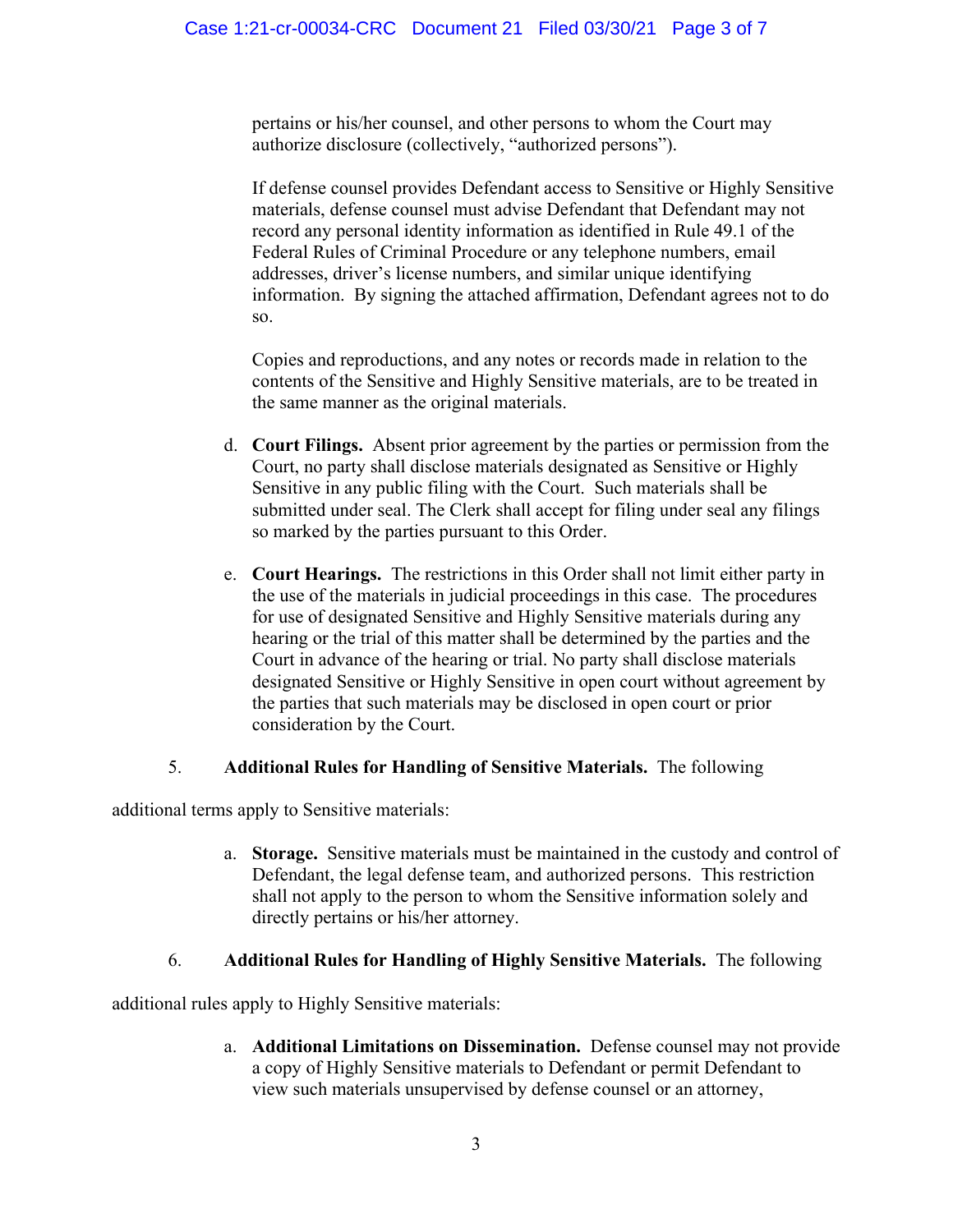investigator, paralegal, or support staff person employed by defense counsel. The parties agree that defense counsel or an attorney, investigator, paralegal, or support staff person employed by defense counsel, may supervise Defendant by allowing access to Highly Sensitive materials through a cloudbased delivery system that permits Defendant to view the materials but does not permit Defendant the ability to download; provided that, prior to doing so, defense counsel first provides notice to the United States and allow the United States to file an objection with the Court if no agreement is reached.

- b. **Additional Limitations on Reproduction.** Counsel agrees that prior to showing materials to Defendant designated as Highly Sensitive, counsel or an attorney, investigator, paralegal, or support staff person employed by defense counsel will read Defendant the relevant parts of this Order, and remind Defendant of the consequences of violating the Order. If Defendant takes notes regarding Highly Sensitive materials, counsel or an attorney, investigator, paralegal, or support staff person employed by defense counsel must take reasonable steps to determine whether Defendant has copied any personal identity information as identified in Rule 49.1 of the Federal Rules of Criminal Procedure or any telephone numbers, email addresses, driver's license numbers, and similar unique identifying information.
- c. **Storage.** Highly Sensitive materials must be maintained in the custody and control of the legal defense team and authorized persons. This restriction shall not apply to the person to whom the Highly Sensitive information solely and directly pertains or his/her attorney.

7. **Viewing by Incarcerated Defendants.** If Defendant is in the custody of the

United States Marshals Service, defense counsel is authorized to provide a copy of discovery materials to the appropriate point of contact so that the defendant can view the discovery materials, subject to the terms of this Order.

8. **Disputes.** The parties shall make a good faith effort to resolve any dispute about a sensitivity designation before requesting the Court's intervention. The United States may agree to remove or reduce a sensitivity designation without further order of this Court. Whenever the redaction of specified information will resolve the basis for which a sensitivity designation was applied, the United States will agree to redaction, and such redaction will render the materials no longer subject to this Order. Any agreement to reduce or remove a sensitivity designation or to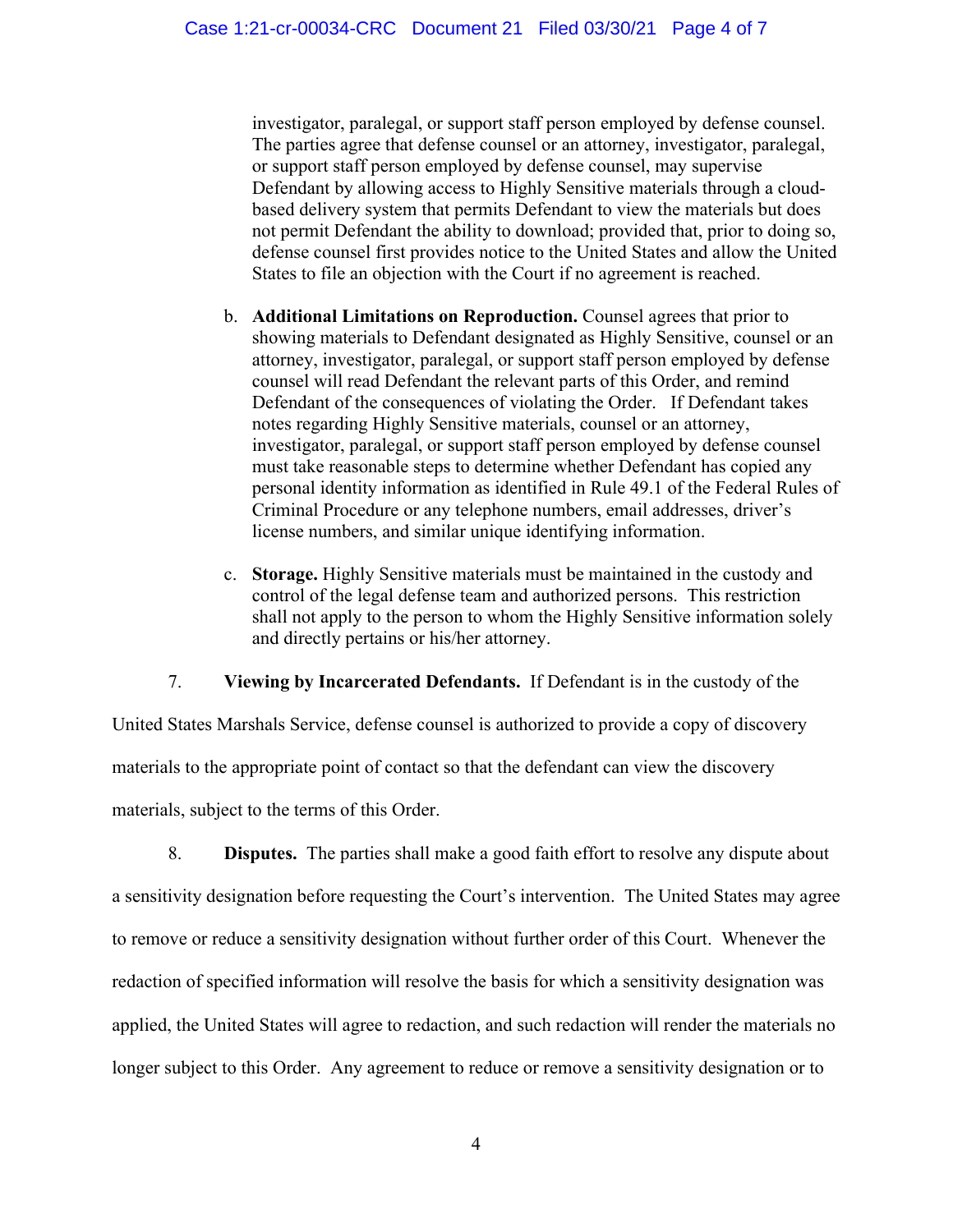#### Case 1:21-cr-00034-CRC Document 21 Filed 03/30/21 Page 5 of 7

redact specific information shall be memorialized in writing.

9. **Modification Permitted.** Nothing in this Order shall prevent any party from seeking modification of this Order nor prevent the defense from contesting a sensitivity designation. The parties agree that the burden of demonstrating the need for a protective order remains with the government at all times.

10. **Failure not Waiver.** The failure by the United States to designate any materials

as Sensitive or Highly Sensitive upon disclosure shall not constitute a waiver of the United

States' ability to later designate the materials as Sensitive or Highly Sensitive but the

government must separately identify and memorialize the changed status of those materials in

writing.

11. **Automatic Exclusions from this Order.** This Order does not apply to materials

that:

- a. Are, or later become, part of the public court record, including materials that have been received in evidence in this or other public trials or hearings;
- b. Were derived directly from Defendant or that pertain solely to Defendant. Examples of such materials include Defendant's own financial records, telephone records, digital device downloads, social media records, electronic communications, arrest records, and statements to law enforcement;<sup>2</sup> and
- c. Materials that the defense obtains by means other than discovery.

#### 12. **Government's Discovery Obligations.** Nothing in this Order modifies the

United States' obligations at any stage of discovery in this case pursuant to Federal Rules of Criminal Procedure 16 and 26.2, Local Criminal Rule 5.1, 18 U.S.C. § 3500 (the Jencks Act), and the government's general obligation to produce exculpatory and impeachment information in

 $2$  Discoverable materials that were derived directly from Defendant or that pertain solely to Defendant are exempt from this Order regardless of whether the United States has designated any such materials as "Sensitive" or "Highly Sensitive" because the same materials are being provided or made available to co-defendants or other persons charged in connection with the events at the United States Capitol on January 6, 2021.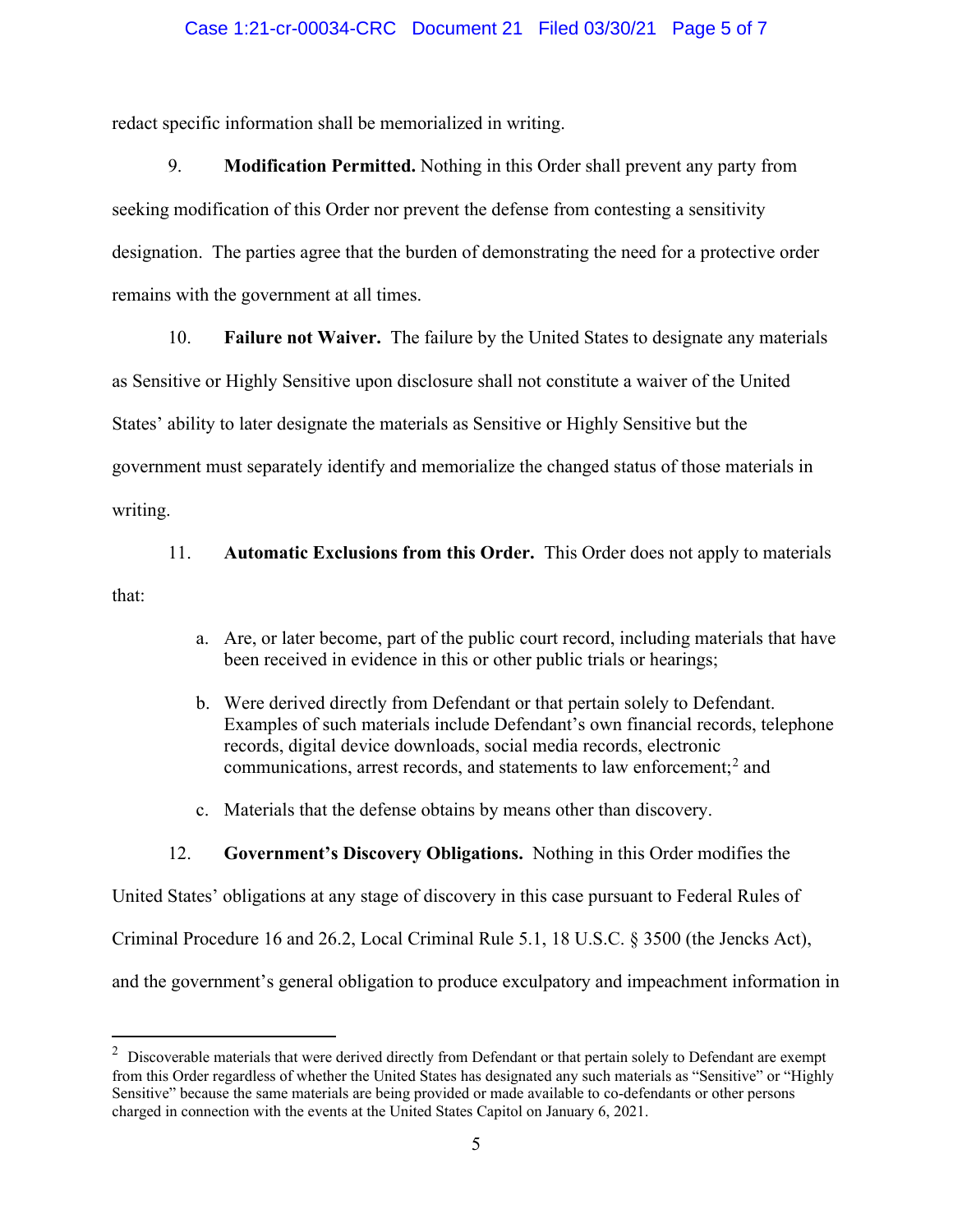#### Case 1:21-cr-00034-CRC Document 21 Filed 03/30/21 Page 6 of 7

criminal cases.

13. **Defense Counsel's Obligations.** Defense counsel must provide a copy of this Order to, and review the terms of this Order with, members of the legal defense team, Defendant, and any other person, before providing them access to Sensitive or Highly Sensitive materials. Defense counsel must obtain a fully executed copy of Attachment A before providing Defendant access to Sensitive or Highly Sensitive materials, and must file a copy with the Court within one week of execution.

14. **No Ruling on Discoverability or Admissibility**. This Order does not constitute a ruling on the question of whether any particular material is properly discoverable or admissible and does not constitute any ruling on any potential objection to the discoverability or admissibility of any material.

15. **Duration.** The terms of this Order shall remain in effect after the conclusion of this case and the parties shall be bound by it unless otherwise ordered by the Court.

**SO ORDERED** this  $30th$  day of March , 2021.

Chistopher R. Cooper  $\overline{\phantom{a}}$  , where  $\overline{\phantom{a}}$  , where  $\overline{\phantom{a}}$  , where  $\overline{\phantom{a}}$  , where  $\overline{\phantom{a}}$ 

HONORABLE CHRISTOPHER R. COOPER United States District Judge